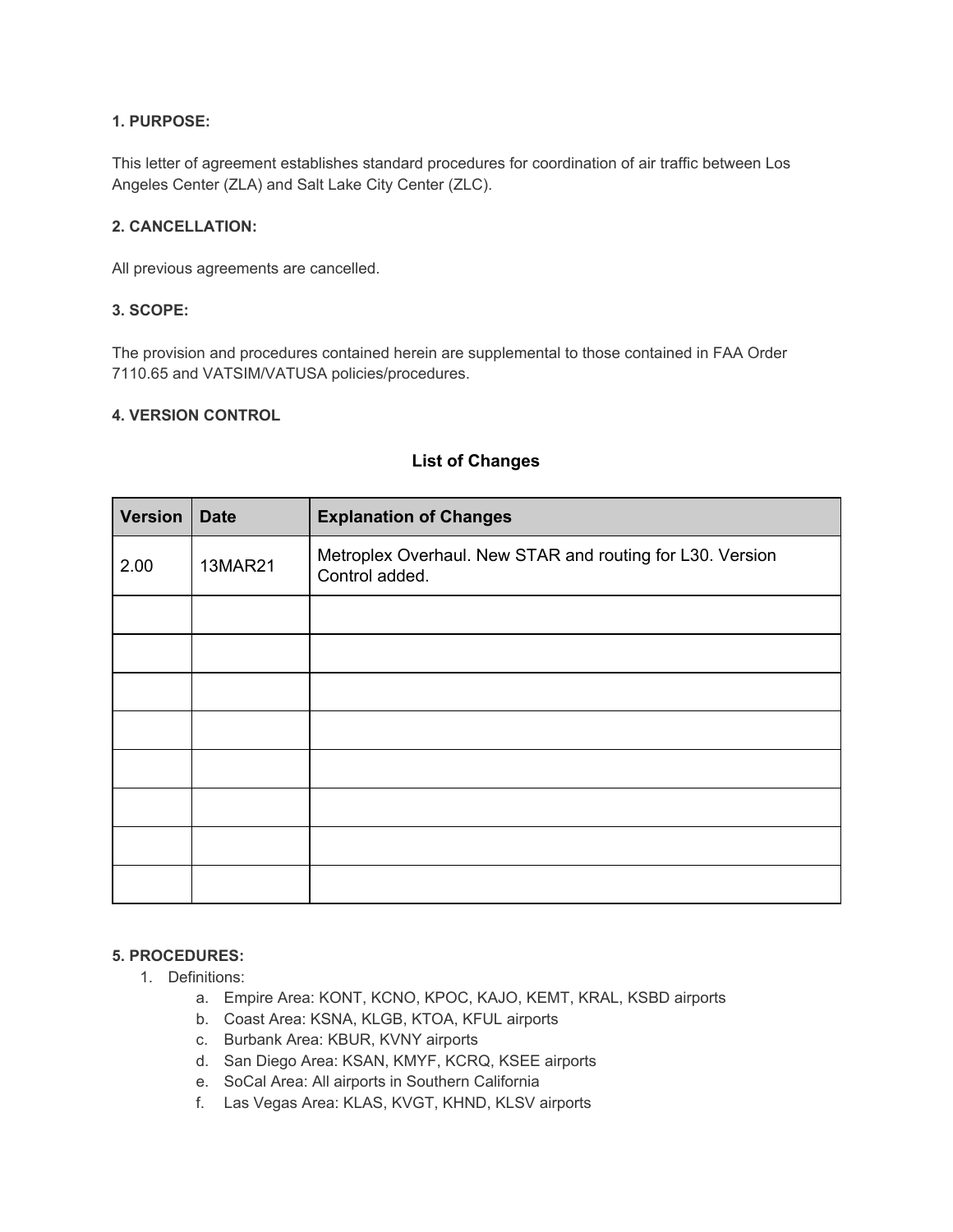- 2. General Procedures
	- a. Minimum radar separation required by each facility is 5 nautical miles (NM), constant or increasing.
	- b. Either Center may assign inappropriate altitudes for direction of flight (IAFDOF) provided specific verbal approval is obtained from the receiving Center prior to the handoff.
	- c. A radar handoff and communications transfer constitutes transfer of control for turns up to 20 degrees and transponder code change without coordination.
- 3. Routing
	- a. Either Center may at its discretion provide direct routing to RNAV or GPS-equipped aircraft with destinations in the receiving Center's airspace, but no further than a transition point on a published STAR. For airports that are not served with a published STAR direct routing may be applied to a NAVAID nearest to the destination airport.
- 4. Unless otherwise coordinated, ZLC shall route aircraft through ZLA as follows:
	- a. KLAX (Landing West)
		- i. HAKMN.ANJLL STAR [RNAV]
		- ii. HEC.J6.PMD.SADDE STAR [NON-RNAV]
		- iii. HEC.PMD.KIMMO STAR [NON-RNAV] [NON-TURBOJET]
	- b. KLAX (Landing East)
		- i. HAKMN.BIGBR STAR [RNAV]
		- ii. HEC.BASET STAR [NON-RNAV]
		- iii. HEC.PMD.KIMMO STAR [NON-RNAV] [NON-TURBOJET]
	- c. KLAX (Over-Ocean Operations)
		- i. HAKMN.MDNYT STAR [RNAV]
		- ii. HEC.BASET STAR [NON-RNAV]
	- d. Las Vegas area
		- i. RNAV Turbojets shall be routed via the following:
			- 1. CHOWW STAR [KLAS ONLY]
			- 2. BOEGY STAR [KHND ONLY]
		- ii. RNAV Prop/Turboprops shall be routed via the following:
			- 1. ./.MMM.T361.WANDR [KLAS ONLY]
			- 2. BOEGY STAR [KHND ONLY]
		- iii. Non-RNAV Turbojets shall be routed via the following:
			- 1. BLAID STAR [KLAS ONLY]
			- 2. BOEGY STAR [KHND ONLY]
		- iv. Non-RNAV Prop/Turboprops shall be routed via the following:
			- 1. ./.V21.LAPIN.V562.LAS [KLAS ONLY]
			- 2. BOEGY STAR [KHND ONLY]
		- v. North Las Vegas Arrivals shall be routed via MMM VOR
		- vi. All aircraft landing the KLAS area must cross the ZLA-ZLC common boundary at or below FL320
		- vii. ZLC may provide direct routings no further than the first fix on a STAR, or the last fix prior to the border for all aircraft landing the Las Vegas area. ZLC may provide direct routing to the MMM VOR for North Las Vegas arrivals.
	- e. KSAN (Landing West)
		- i. LVELL.LUCKI STAR [RNAV]
		- ii. TNP.BARET STAR [NON-RNAV]
	- f. KSAN (Landing East)
		- i. LVELL.Q73.MOMAR.TOPGN STAR [RNAV]